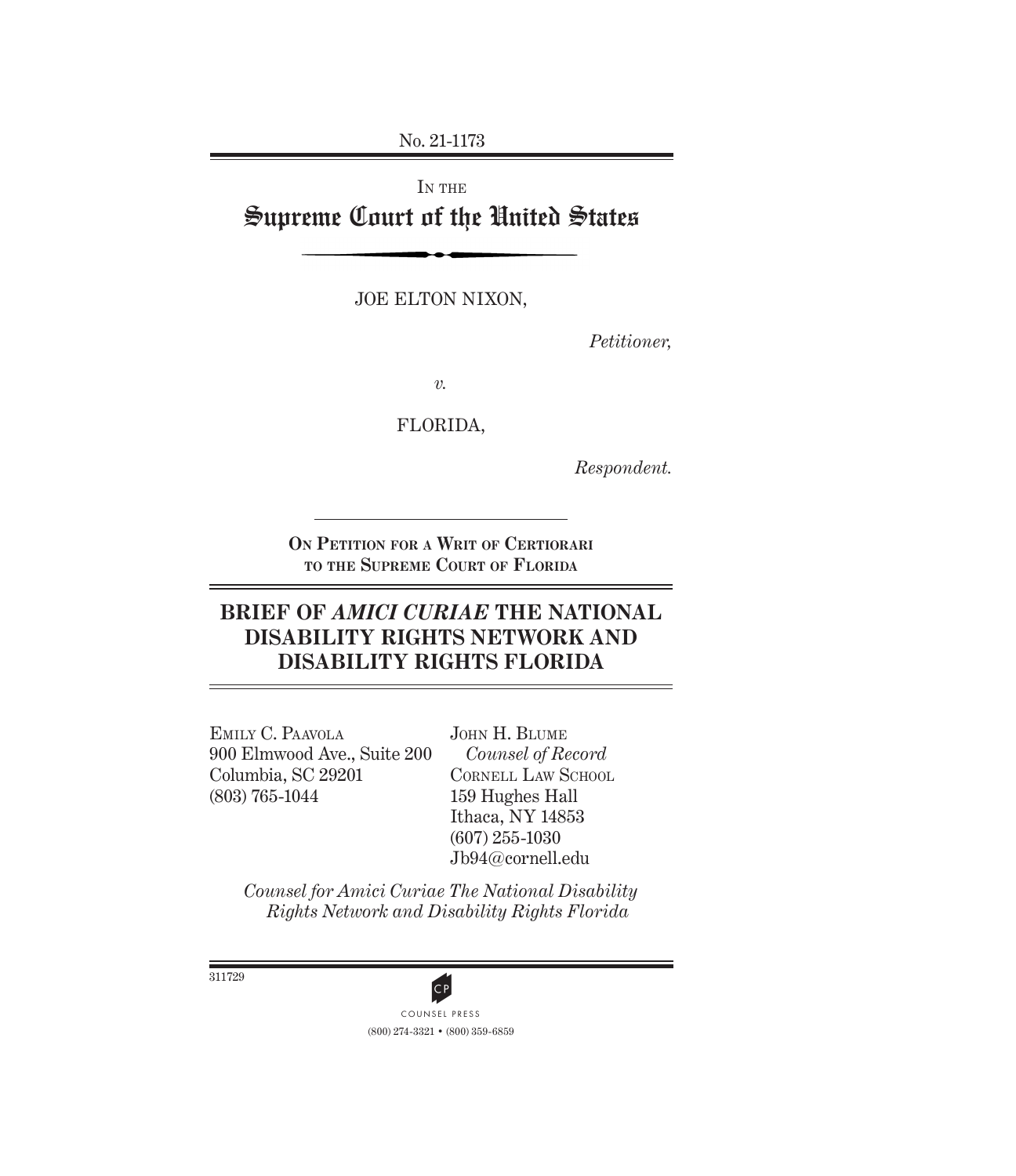# *i*

## **TABLE OF CONTENTS**

| Page                                                                                            |
|-------------------------------------------------------------------------------------------------|
|                                                                                                 |
| TABLE OF AUTHORITIES  ii                                                                        |
|                                                                                                 |
| SUMMARY OF ARGUMENT2                                                                            |
|                                                                                                 |
| The Standard Error of Measurement is a Well-<br>Established Foundational Element of An Accurate |
|                                                                                                 |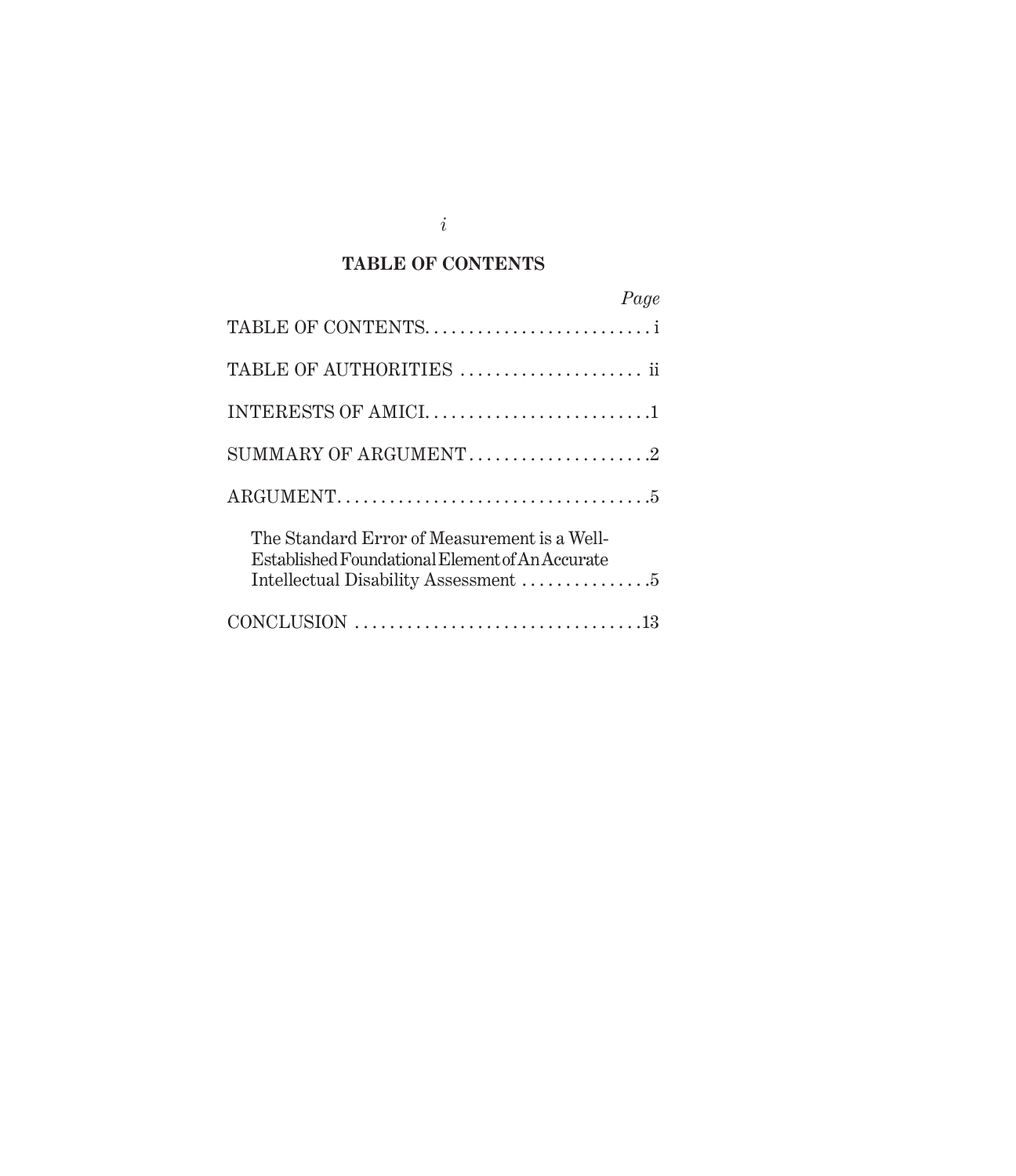## **TABLE OF CITED AUTHORITIES**

| Page |
|------|
|------|

### **Cases**

| Atkins v. Virginia,                                                                             |
|-------------------------------------------------------------------------------------------------|
| Cribbs v. State,<br>2009 WL 1905454 (Tenn. Crim. App. 2009)10                                   |
| Hall v. Florida,                                                                                |
| In re Henry,<br>757 F.3d 1151 (11th Cir. 2014) 11                                               |
| Kilgore v. Secretary, Florida Department of<br>Corrections,<br>805 F.3d 1301 (11th Cir. 2015)11 |
| Nixon v. State,                                                                                 |
| Nixon v. State,                                                                                 |
| Phillips v. State,                                                                              |
| Smith v. Sharp,<br>935 F.3d 1064 (10th Cir. 2019)11                                             |
| State v. Elmore,<br>$2005$ WL 2981797 (Ohio App. 2005)10                                        |

*ii*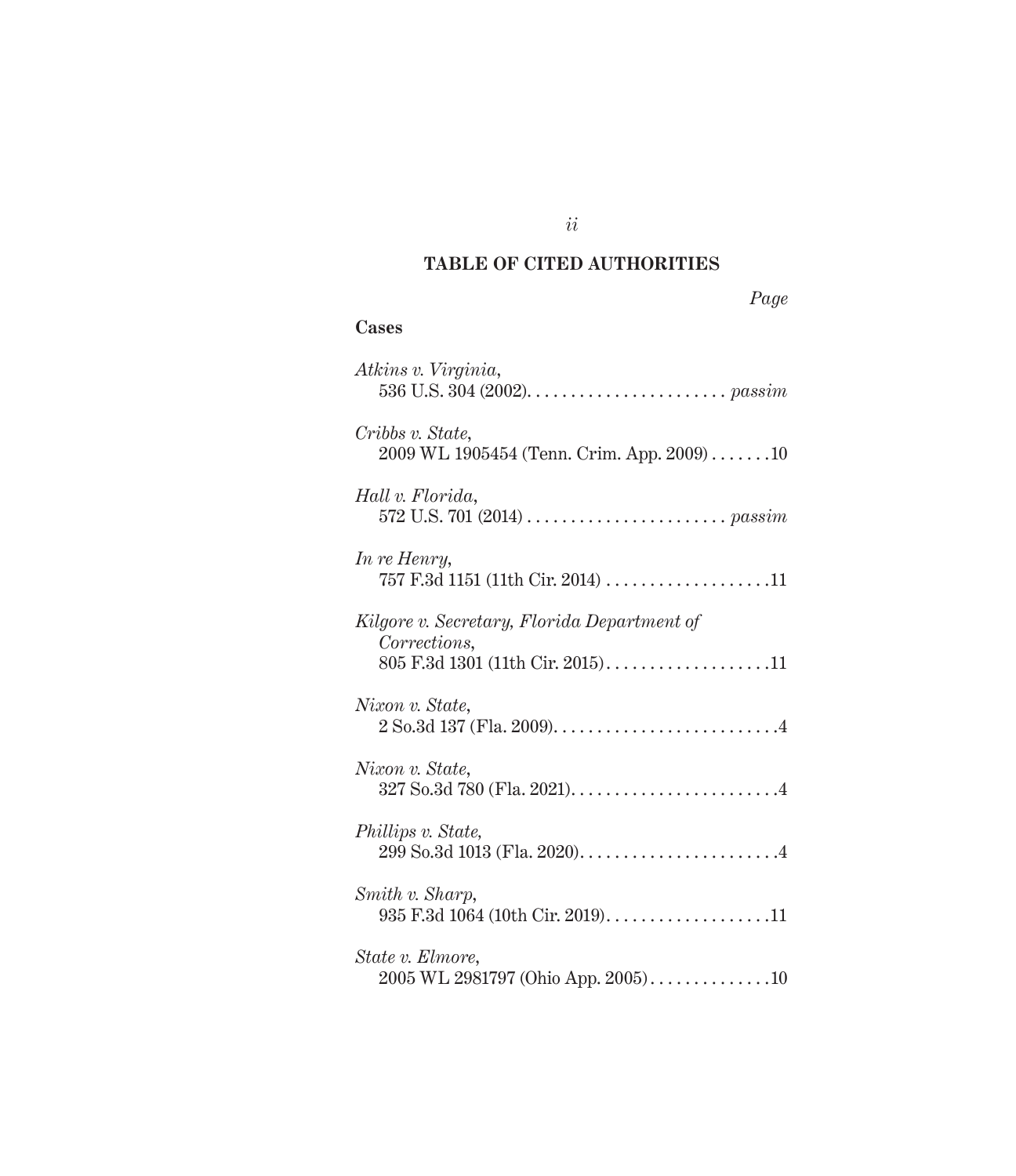|                     | Page |
|---------------------|------|
| Van Tran v. Colson, |      |
|                     |      |
| Walls v. State,     |      |
|                     |      |

## **Statutes and Other Authorities**

| Kaplan & Sadock's Comprehensive<br>Textbook of Psychiatry 2952 (B.                                                                                                   |
|----------------------------------------------------------------------------------------------------------------------------------------------------------------------|
| American Association on Intellectual and<br>Developmental Disabilities, Intellectual                                                                                 |
| Disability: Definition, Diagnosis, Classification,<br>and Systems of Supports (12th ed. 2021) $\dots \dots \dots$                                                    |
| American Association on Intellectual and<br>Developmental Disabilities, Intellectual<br>Disability: Definition, Classification, and                                  |
| <i>Systems of Supports</i> (11th ed. 2010) $\dots\dots\dots\dots\dots$<br>American Association on Mental Retardation,<br><i>Classification in Mental Retardation</i> |
|                                                                                                                                                                      |

*iii*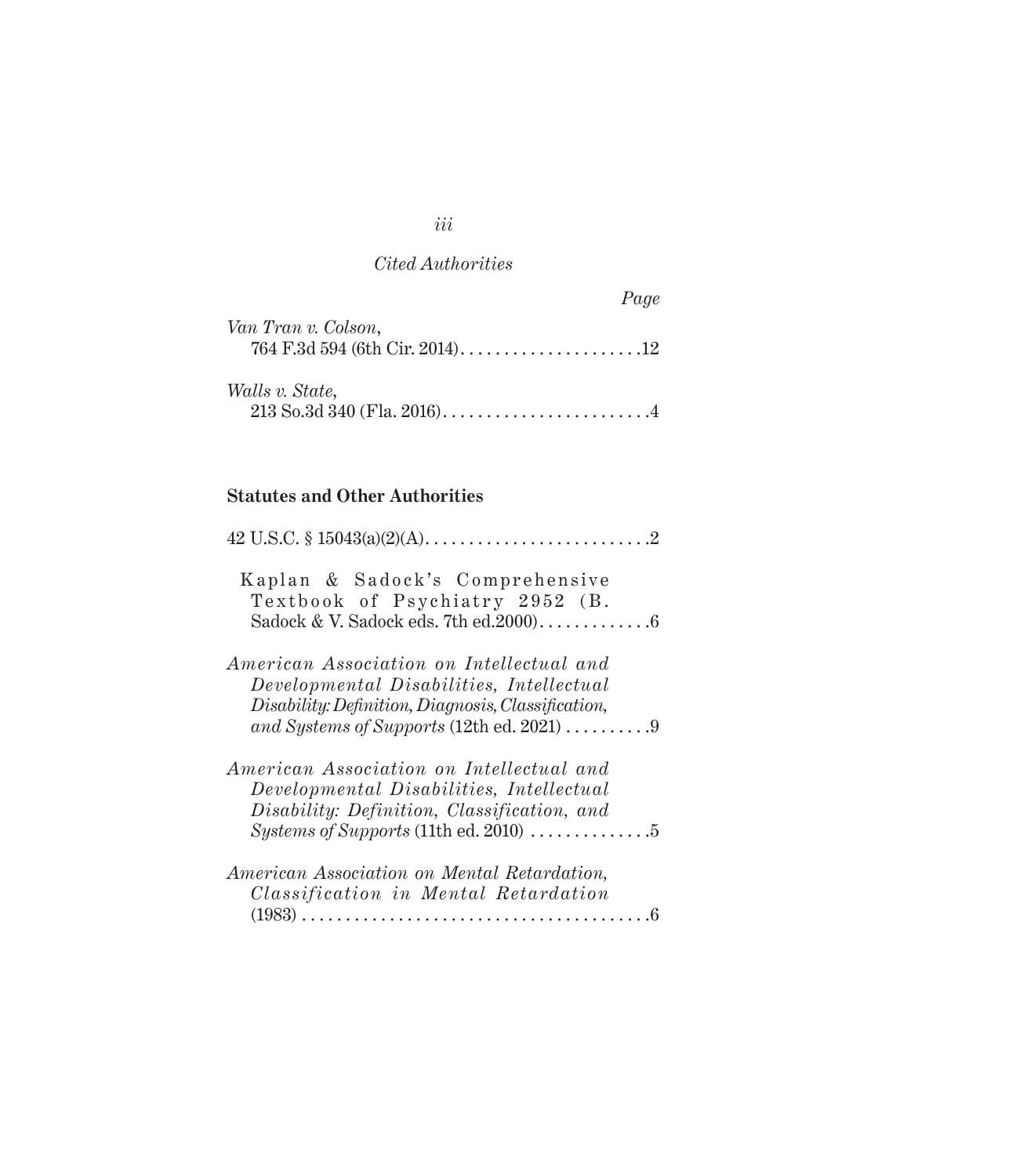| Page                                                                                                                                                                                                 |
|------------------------------------------------------------------------------------------------------------------------------------------------------------------------------------------------------|
| American Association on Mental Retardation,<br>Mental Retardation: Definition, Classification,<br>and Systems of Supports (10th ed. 2002) $\dots \dots 5, 7$                                         |
| American Association on Mental Retardation,<br>Mental Retardation: Definition, Classification<br>and Systems of Supports (9th ed. 1992) $\dots\dots\dots\dots$                                       |
| American Association on Intellectual<br>Disabilities, User's Guide: [to] Mental<br>Retardation: Definition, Classification and<br>$Systems of Support (10th ed. 2007) \dots \dots \dots \dots \dots$ |
| <i>American Psychiatric Association, Diagnostic</i><br>and Statistical Manual of Mental Disorders                                                                                                    |
| American Psychiatric Association, Diagnostic<br>and Statistical Manual of Mental Disorders                                                                                                           |
| American Psychological Association,<br><i>APA's</i> Guidelines for Test User<br>Qualifications: An Executive Summary,                                                                                |
| David Wechsler, The Measurement of<br>$Adult$ Intelligence (1939)<br>$\ldots 6$                                                                                                                      |
| Edward J. Slawski, Error of Measurement,<br>in 1 Encyclopedia of Human Intelligence<br>(Robert J. Sternberg, editor in chief, 1994) 6                                                                |

*iv*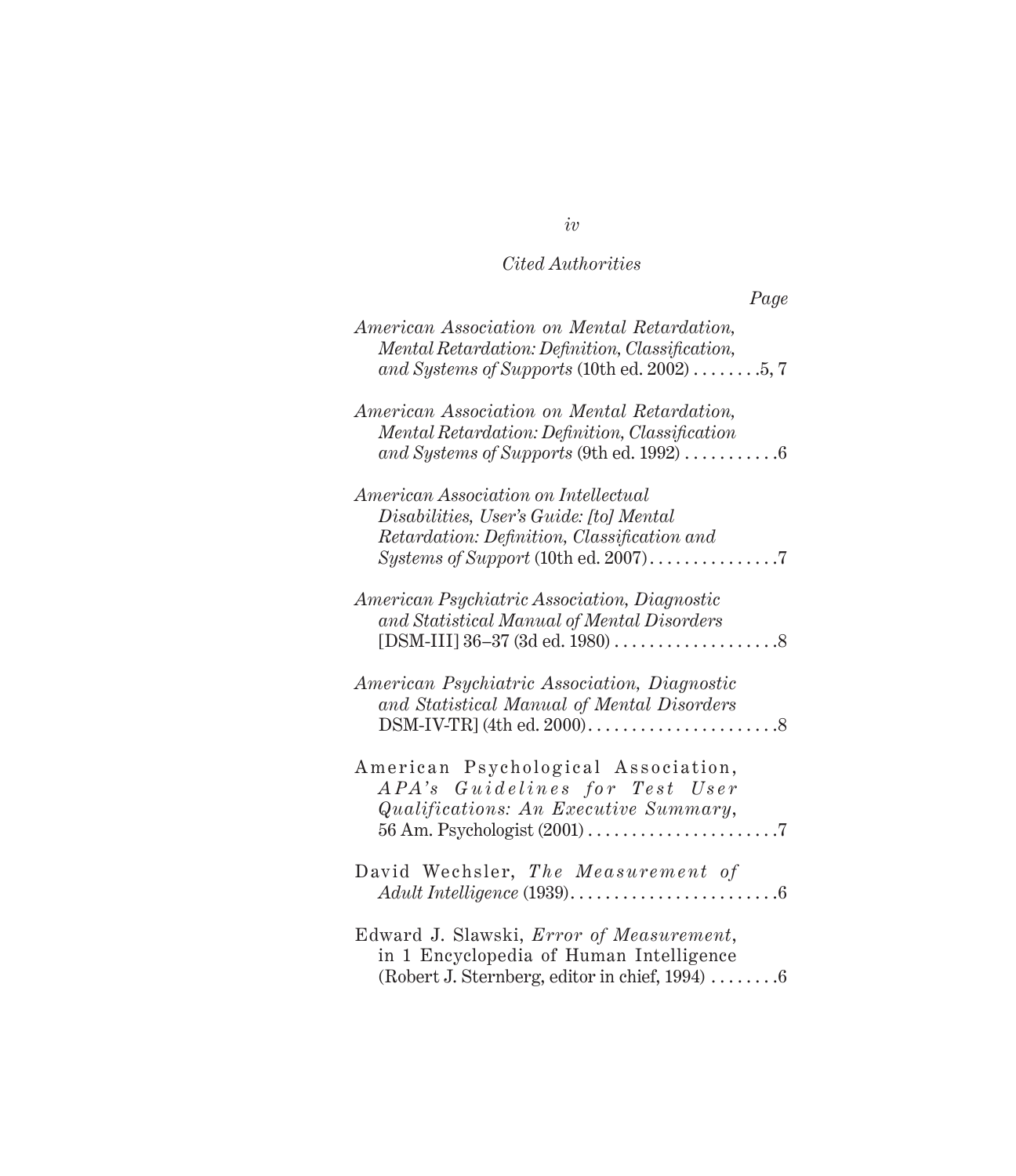|                                                                                                                                                                                                                                                                                                   | Page |
|---------------------------------------------------------------------------------------------------------------------------------------------------------------------------------------------------------------------------------------------------------------------------------------------------|------|
| James W. Ellis, Caroline Everington, and Ann M.<br>Delpha, Evaluating Intellectual Disability:<br>Clinical Assessments in Atkins Cases,                                                                                                                                                           |      |
| John H. Blume, Sheri Lynn Johnson &<br>Christopher Seeds, Of Atkins and Men:<br>Deviations from Clinical Definitions of<br>Mental Retardation in Death Penalty Cases,                                                                                                                             |      |
| John H. Blume, Sheri Lynn Johnson, Paul Marcus<br>& Emily Paavola, A Tale of Two (and Possibly<br>Three) Atkins: Intellectual Disability and<br>Capital Punishment Twelve Years after the<br>Supreme Court's Creation of a Categorical Bar,<br>23 William & Mary Bill of Rights Journal (2014) 10 |      |

John Matthew Fabian, William W. Thompson, IV & Jeffrey B. Lazarus, *Life, Death, and IQ: It's Much More than Just a Score: Understanding and Utilizing Forensic Psychological and Neuropsychological Evaluations in Atkins Intellectual Disability/ Mental Retardation Cases*, 59 Cleveland State L. Rev. 399, 412–13 (2011) . 5

*v*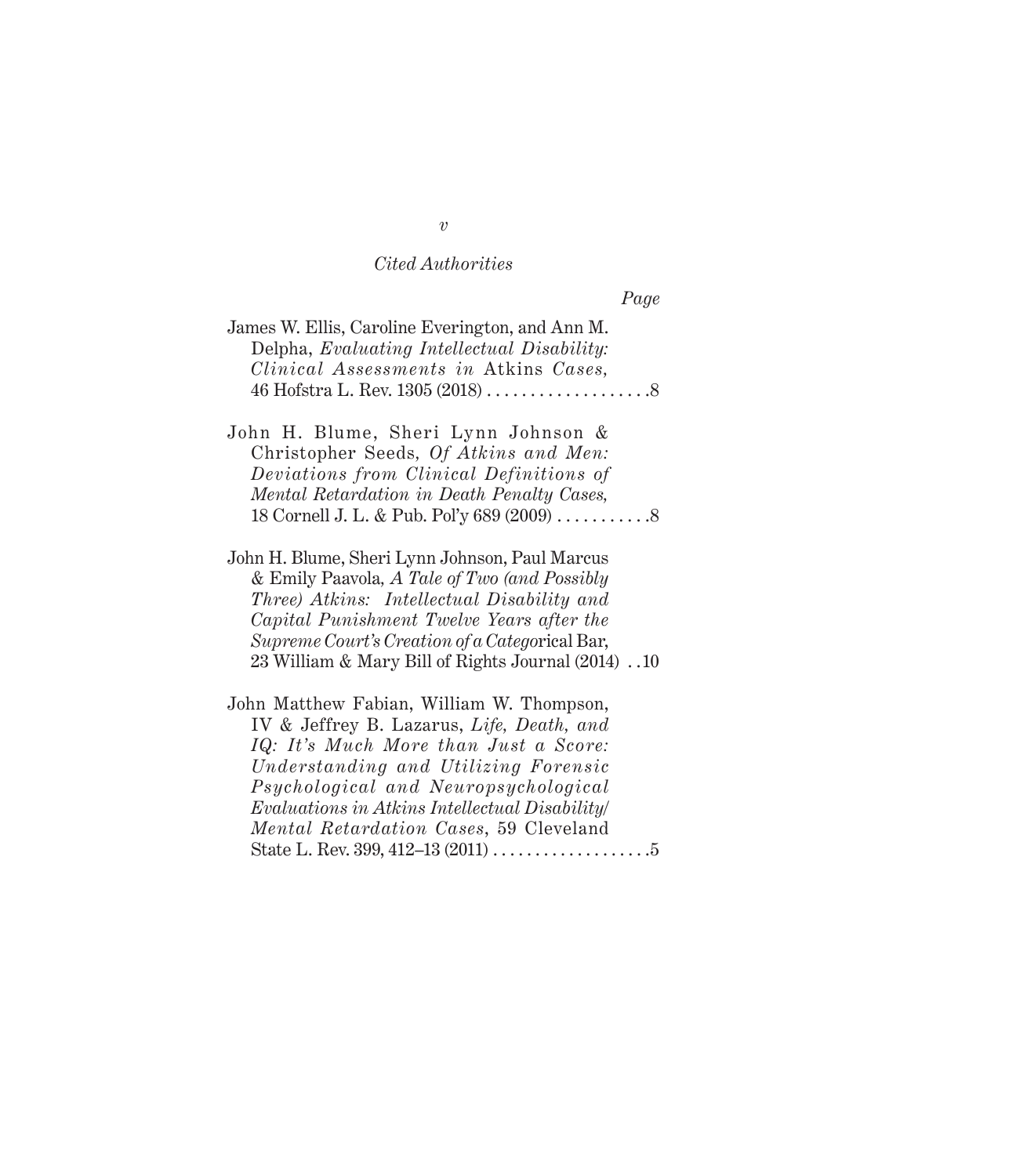*Page*

| Richard J. Bonnie & Katherine Gustafson,    |  |
|---------------------------------------------|--|
| <i>Implementing</i> Atkins v. Virginia: How |  |
| Legislatures and Courts Can Promote         |  |
| Accurate Assessments and Adjudications      |  |
| of Mental Retardation in Death Penalty      |  |
| Cases, 41 U. Richmond L. Rev. 811 (2007) 7  |  |

Nigel Walker, 1 Crime and Insanity in England (1968) 2

| Of Atkins and Men: Deviations from Clinical |  |
|---------------------------------------------|--|
| Definitions of Mental Retardation in Death  |  |
| Penalty Cases, Evaluating Intellectual      |  |
| Disability: Clinical Assessments in Atkins  |  |
|                                             |  |
|                                             |  |

Peggy M. Tobolowsky, Atkins *Aftermath: Identifying Mentally Retarded Offenders and Excluding Them from Execution*, 30 J. Legis. 77 (2003).......7

*vi*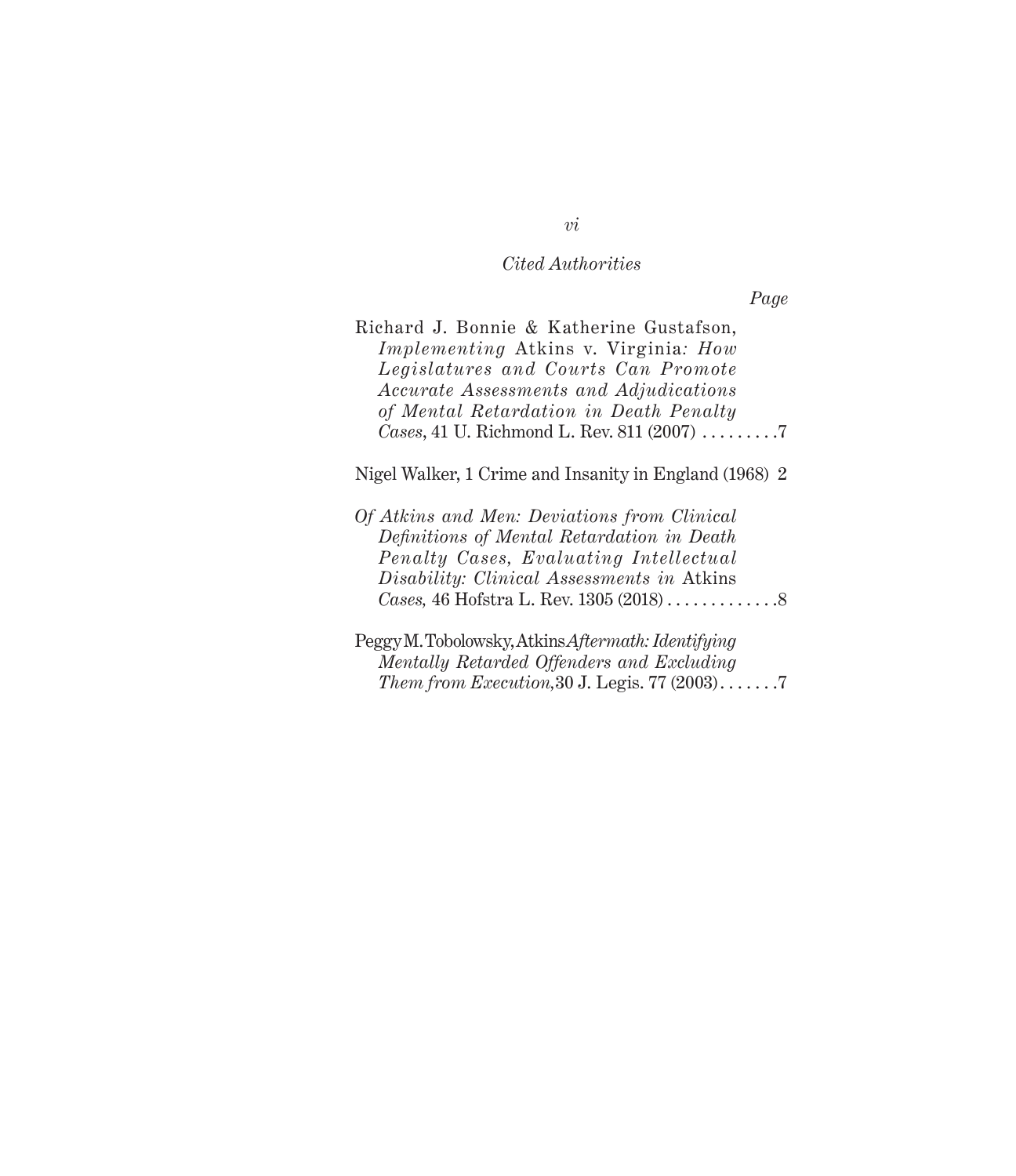### **INTERESTS OF AMICI1**

The National Disability Rights Network (NDRN) is the non-profit membership organization for the federally mandated Protection and Advocacy (P&A) and Client Assistance Program (CAP) agencies for individuals with disabilities. The P&A and CAP agencies were established by the United States Congress to protect the rights of people with disabilities and their families through legal support, advocacy, referral, and education. There are P&As and CAPs in all 50 states, the District of Columbia, Puerto Rico, and the U.S. Territories (American Samoa, Guam, Northern Mariana Islands, and the U.S. Virgin Islands), and there is a P&A and CAP affiliated with the Native American Consortium which includes the Hopi, Navajo and San Juan Southern Paiute Nations in the Four Corners region of the Southwest. Collectively, the P&A and CAP agencies are the largest provider of legally based advocacy services to people with disabilities in the United States.

Disability Rights Florida is a not-for-profit corporation serving as Florida's federally-funded protection and advocacy system for individuals with disabilities. Disability Rights Florida's mission is to advance the quality of life, dignity, equality, self-determination, and freedom of choice of people with disabilities through collaboration, education, and advocacy, as well as legal and legislative strategies. Specifically, on behalf of persons

<sup>1.</sup> No counsel for a party authored this brief in whole or in part, and no entity or person, other than the *amici*, their members and counsel, made a monetary contribution intended to fund the preparation or submission of this brief. Counsel of record for the parties consented to *amici*'s intent to file this brief at least 10 days prior to its due date.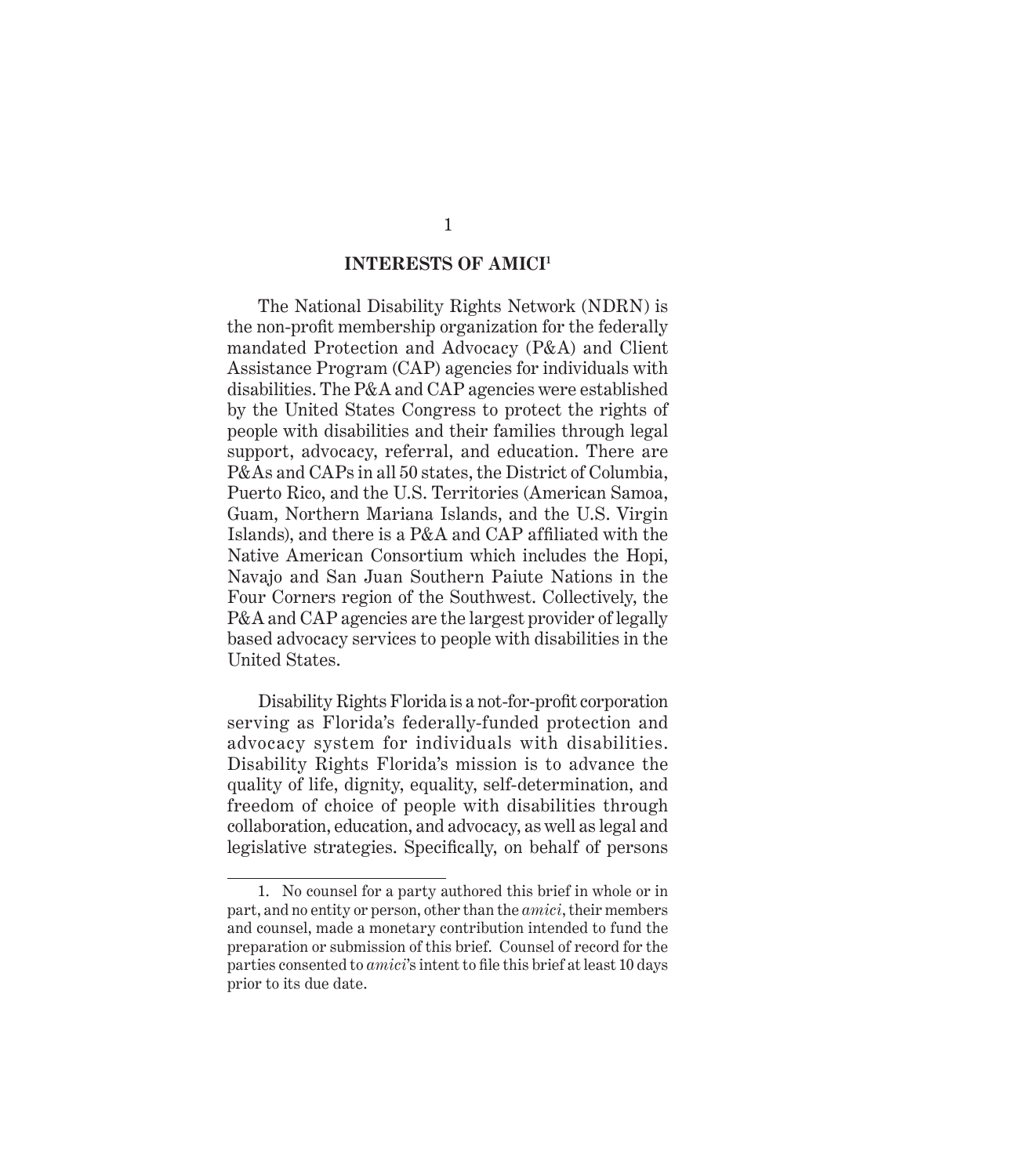with intellectual and other developmental disabilities, Disability Rights Florida is authorized by federal law to "pursue legal, administrative, and other appropriate remedies or approaches to ensure the protection of, and advocacy for, the rights of such individuals within the State …." 42 U.S.C. § 15043(a)(2)(A) (2011). Disability Rights Florida has represented and continues to represent persons with disabilities in individual actions, class actions, and systemic relief initiatives affecting all such individuals. The protection and advocacy system is unique in its authority to protect and advocate for the legal and human rights of persons with disabilities and its presence will provide a necessary perspective to assist the Court in this matter.

#### **SUMMARY OF ARGUMENT**

The Eighth Amendment prohibits the execution of any individual with intellectual disability. *Atkins v. Virginia*, 536 U.S. 304, 321 (2002). The phenomenon of intellectual disability has been recognized throughout history,<sup>2</sup> and the clinical consensus has, for decades, dictated a three-pronged definition: (1) significant impairments in intellectual functioning, as measured by IQ testing; (2) deficits in real-world skills and abilities resulting from the disability (adaptive behavior deficits); and (3) onset of the disability before the individual became an adult. The first prong, "significantly subaverage intellectual functioning," *Id.* at 308 n.3, is an essential component of the clinical definition, and thus the diagnosis, of intellectual disability.

In *Hall v. Florida*, this Court held that Florida law violated the substantive holding of *Atkins* by "defin[ing]

<sup>2.</sup> *See, e.g.,* Nigel Walker, 1 Crime and Insanity in England 35-37 (1968).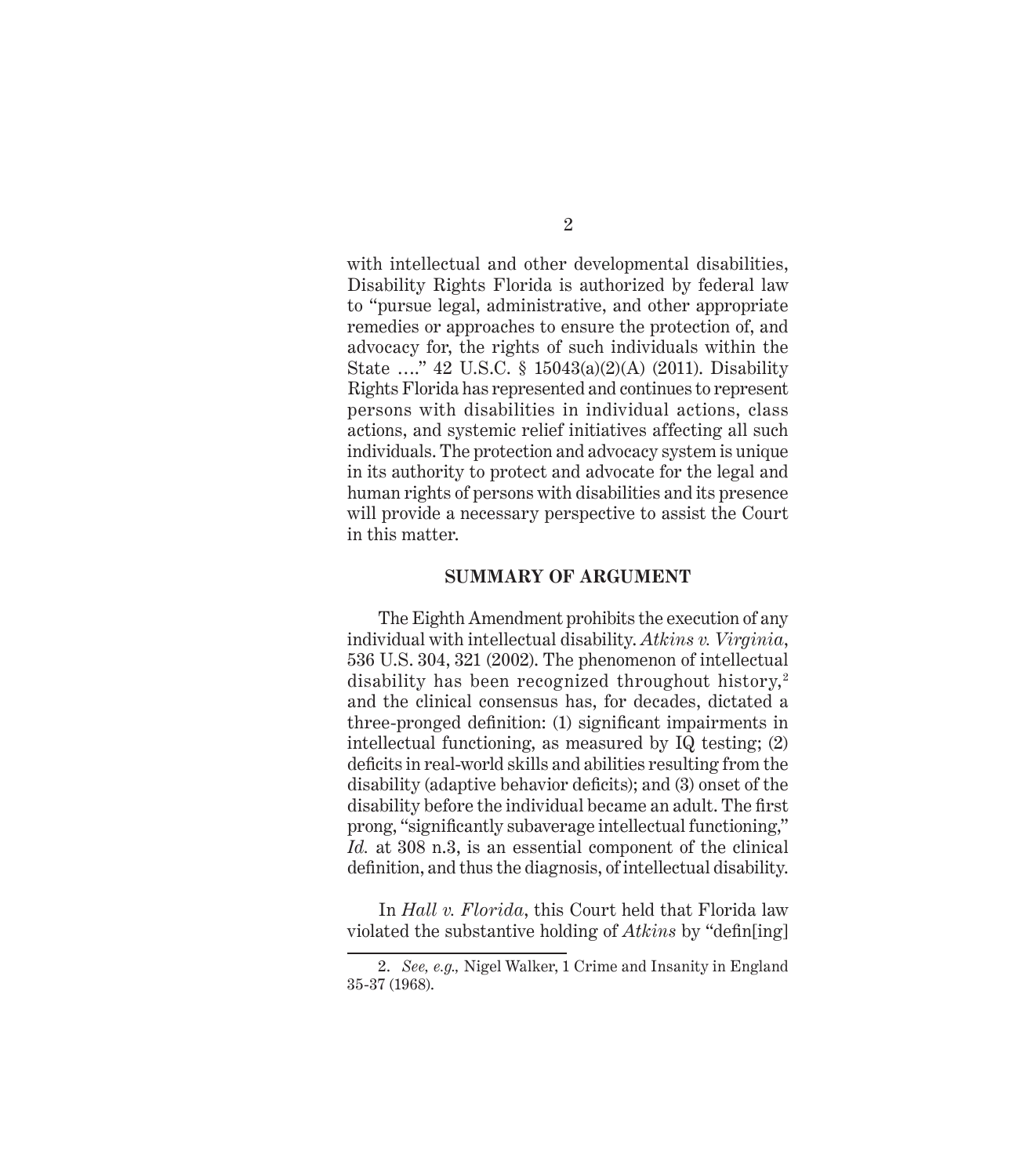intellectual disability to require an IQ test score of 70 or less." 572 U.S. 701, 704 (2014). Florida's strict IQ cutoff ran contrary to the medical community's unanimous consensus that a standard error of measurement ("SEM") of plus or minus five points must be applied to IQ test results. Florida treated "an IQ score as final and conclusive evidence of a defendant's intellectual capacity, when experts in the field would consider other evidence." *Id*. at 712. This not only flouted established medical practice, but also "*Atkins* itself." *Id*. at 718; *see also*, *id.* at 712 ("'[T]he relevant clinical authorities all agree that an individual with an IQ score above 70 may properly be diagnosed with intellectual disability if significant limitations in adaptive functioning also exist'") (quoting APA Brief 15-16).

This case is about whether Florida may, despite *Hall*'s clear instructions, continue to apply a strict IQ cut-off to dispose of ID claims brought by individuals who, like petitioner, raised their claims before *Hall* was decided. The dispute in Nixon's case turns solely on the issue of whether he has significantly subaverage intellectual functioning.<sup>3</sup> Although Nixon offered four individually administered full-scale IQ scores under 75 (and therefore within the SEM), the Florida Supreme Court affirmed the denial of his claim because "[w]e have consistently interpreted [prong one] to require a defendant seeking exemption from

<sup>3.</sup> The State did not contest the second and third prongs at Nixon's initial hearing, and its own expert agreed that Nixon suffers from significant deficits in adaptive behavior. As petitioner's petition explains, Nixon offered extensive and uncontested evidence documenting his lifelong deficits in adaptive behavior, but the state courts never discussed this evidence, finding instead that Nixon's claim was foreclosed by Florida's strict 70 IQ cut-off, both before and after *Hall*.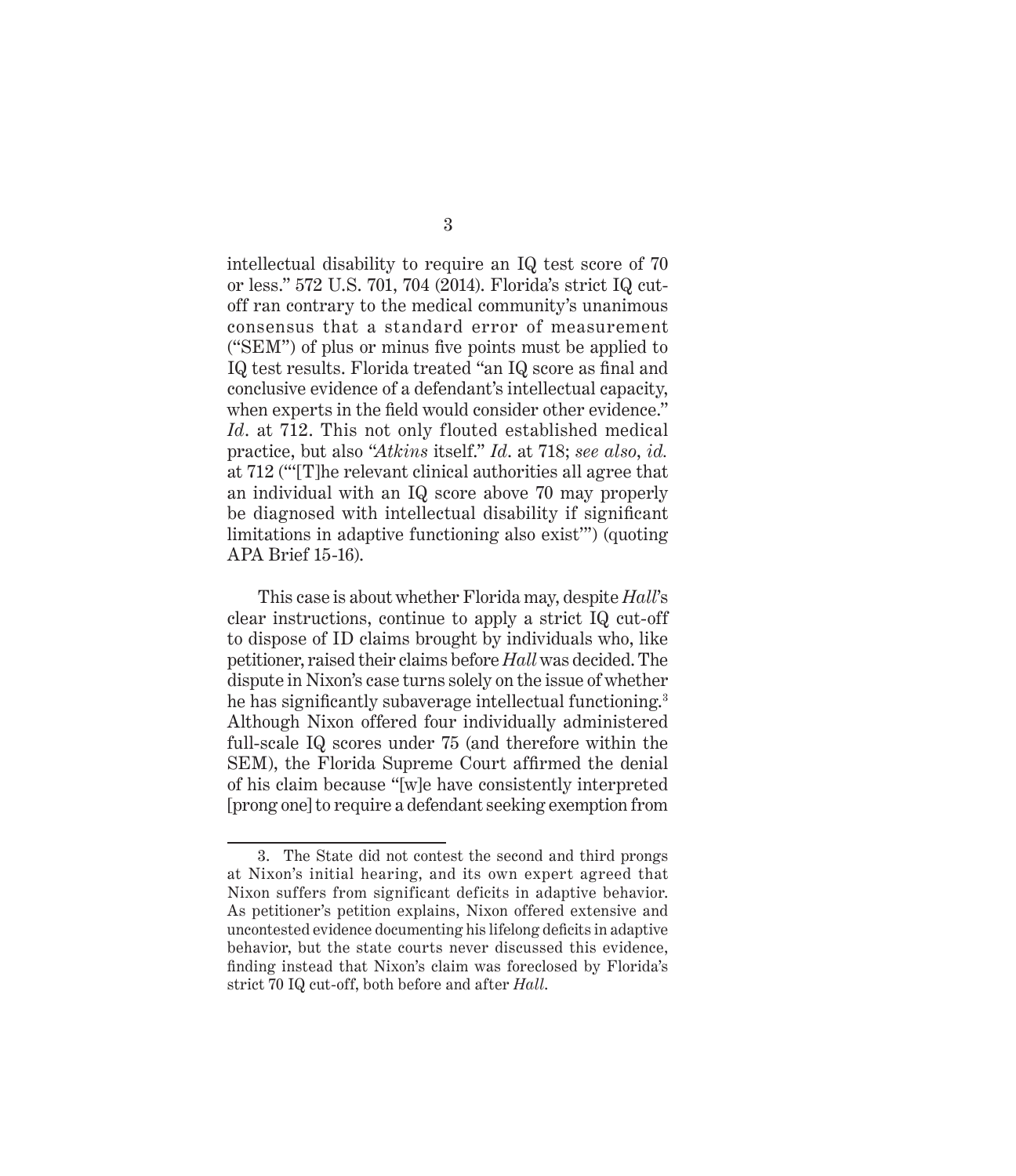execution to establish he has an IQ of 70 or below." *Nixon v. State*, 2 So.3d 137, 142 (Fla. 2009). Following a remand from the federal court for reconsideration in light of *Hall*, the Florida Supreme Court concluded that "Nixon is not entitled to reconsideration of whether he is intellectually disabled" because, in the state court's view, "*Hall* does not apply retroactively." *Nixon v. State*, 327 So.3d 780, 783 (Fla. 2021).4

Application of the SEM was well-established long before *Atkins* and it plays an important role in the proper diagnosis of intellectual disability. It is therefore an issue of significant importance to amici because a proper understanding of intellectual disability impacts our work in ensuring that private and public institutions provide appropriate services and support to our clients and their family members. We care deeply about promoting a medically accurate understanding of intellectual disability in all contexts.

<sup>4.</sup> In *Walls v. State*, the Florida Supreme Court held that *Hall* does apply retroactively as a matter of state law. 213 So.3d 340 (Fla. 2016). However, in a dramatic change of course just four years later, the Florida Supreme Court *sua sponte* overruled its own decision in *Walls*. *Phillips v. State*, 299 So.3d 1013 (Fla. 2020). Thus, when Nixon's case came before the Florida Supreme Court, it stated:

It is true that – when *Walls* was still good law – this Court instructed the trial court to determine whether an evidentiary hearing was necessary to evaluate Nixon's successive intellectual disability claim in light of *Hall*. But under *Phillips*, the controlling law in our Court *now* is that *Hall* does not apply retroactively.

*Nixon*, 327 So.3d at 783 (emphasis in original).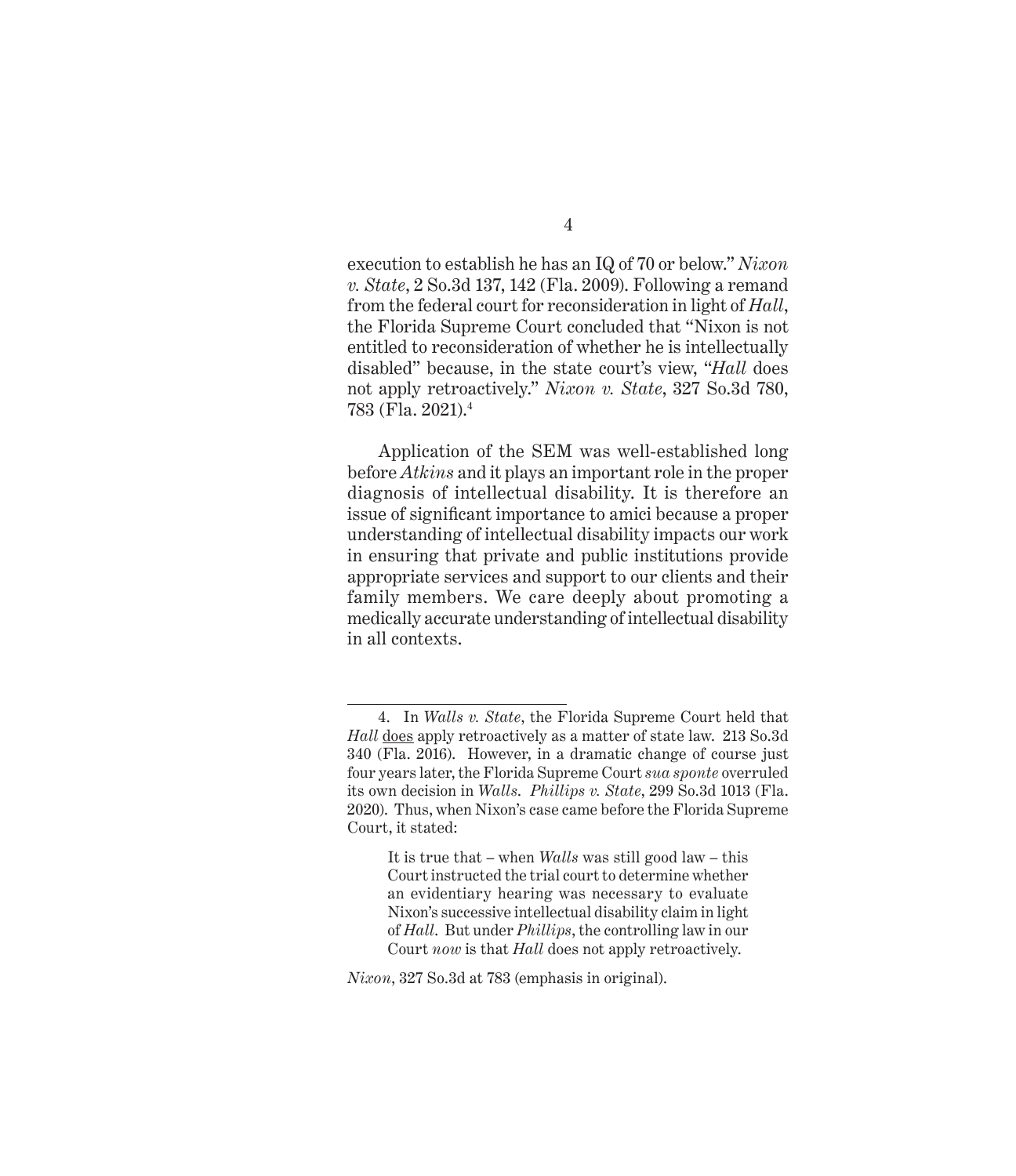#### **ARGUMENT**

### **The Standard Error of Measurement is a Well-Established Foundational Element of An Accurate Intellectual Disability Assessment.**

 The procedures which *Hall* found necessary for a constitutional evaluation of intellectual disability<sup>5</sup> under *Atkins* were standard operating procedure for diagnosticians long before *Hall*<sup>6</sup> and even before *Atkins*. 7

<sup>5.</sup> In *Hall*, this Court recognized the pejorative connotations of the term "mental retardation," and instead "us[ed] the term 'intellectual disability' to describe the identical phenomenon." 572 U.S. at 704. In keeping with this Court's decision, this brief also uses "intellectual disability" in place of "mental retardation" except where naming or directly quoting sources.

<sup>6.</sup> *American Association on Intellectual and Developmental Disabilities, Intellectual Disability: Definition, Classification, and Systems of Supports* 36 (11th ed. 2010) ("Understanding and addressing the test's standard error of measurement is a critical consideration that must be part of any decision concerning a diagnosis of ID that is based, in part, on significant limitations in intellectual functioning."); *American Association on Mental Retardation, Mental Retardation: Definition, Classification, and Systems of Supports* 58 (10th ed. 2002) ("In the 2002 AAMR system, the 'intellectual functioning criterion for diagnosis of mental retardation is approximately two standard deviations below the mean, considering the *SEM* for the specific assessment instruments used and the instruments' strengths and limitations."); John Matthew Fabian, William W. Thompson, IV & Jeffrey B. Lazarus, *Life, Death, and IQ: It's Much More than Just a Score: Understanding and Utilizing Forensic Psychological and Neuropsychological Evaluations in Atkins Intellectual Disability/Mental Retardation Cases*, 59 Cleveland State L. Rev. 399, 412–13 (2011).

<sup>7.</sup> *See Hall*, 572 U.S. at 719: "The *Atkins* Court twice cited definitions of intellectual disability which, by their express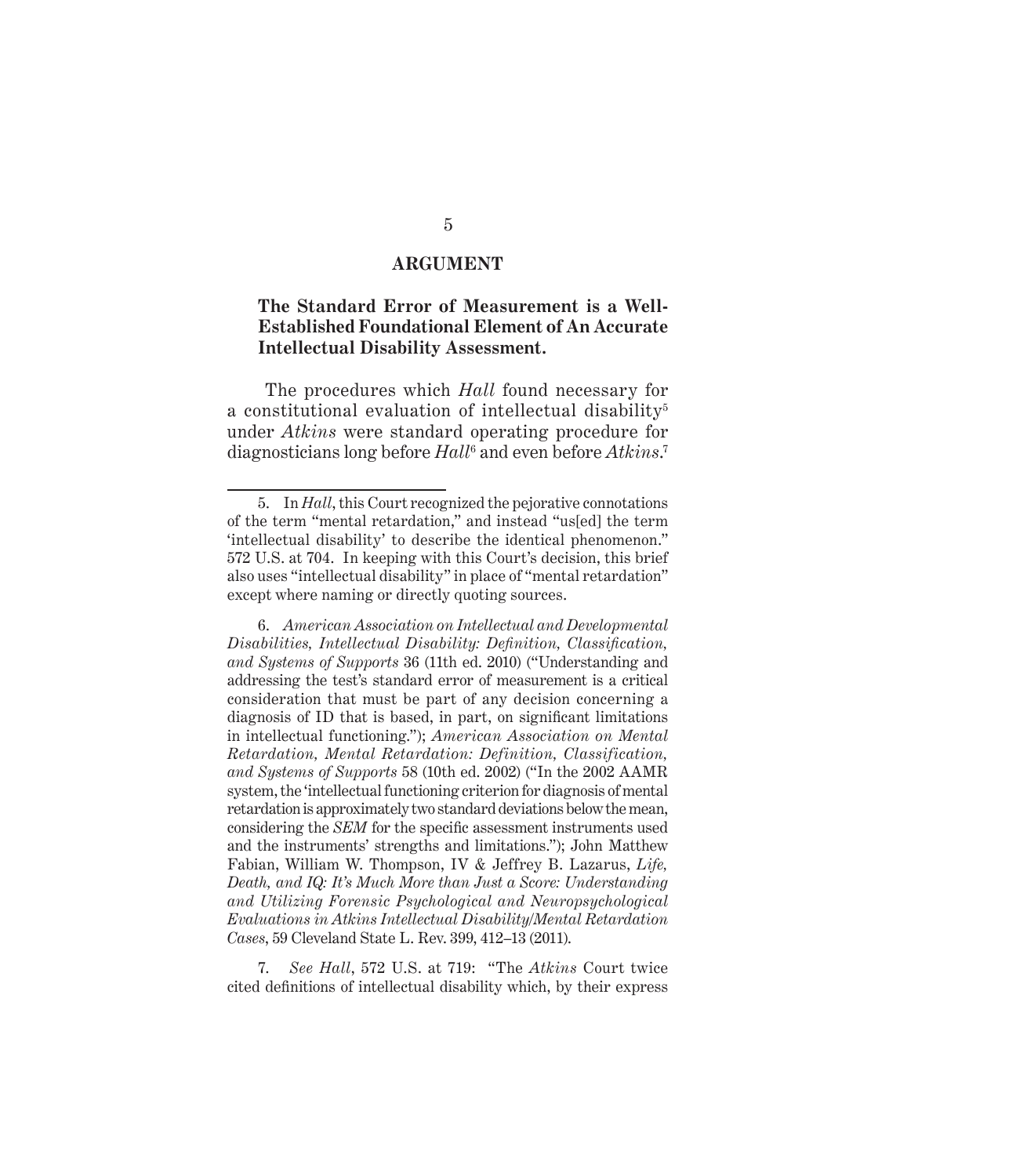terms, rejected a strict IQ test score cutoff at 70." *E.g.*, *Atkins*, 536 U.S. at 509 n.5 ("It is estimated that between 1 and 3 percent of the population has an IQ between 70 and 75 or lower, which is typically considered the cutoff IQ score for the intellectual function prong of the mental retardation definition. 2 Kaplan & Sadock's Comprehensive Textbook of Psychiatry 2952 (B. Sadock & V. Sadock eds. 7th ed.2000).)." *See also American Association on Mental Retardation, Mental Retardation: Definition, Classification and Systems of Supports* 37 (9th ed. 1992) ("This [assessment] process is facilitated by considering the concept of standard error of measurement, which has been estimated to be three to five points for well-standardized measures of general intellectual functioning. ... This is a critical consideration that must be part of any decision concerning a diagnosis of mental retardation."); Edward J. Slawski, *Error of Measurement*, in 1 Encyclopedia of Human Intelligence 394, 398 (Robert J. Sternberg, editor in chief, 1994) ("The standard error of measurement described earlier can be used to estimate how good a measure of true score an observed score provides. If certain assumptions are met, psychologists can construct confidence intervals around true score estimates by adding to and subtracting from the observed score the appropriate multiple of the standard error of measurement."); *American Association on Mental Retardation, Classification in Mental Retardation* 56 (1983) ("*Error of measurement of IQ*. In addition to the possibility of temporal change, an obtained IQ must also be considered in terms of its fallibility as a measurement. . . . This is interpreted to mean that if a retest is promptly given with the same instrument, discounting any practice effect, the second IQ would be within 1 standard error of measurement of the first IQ about two thirds of the time."); David Wechsler, *The Measurement of Adult Intelligence* 135 (1939) ("As criteria of a scale's reliability, statisticians generally use one or several of the following measures: (1) the standard error of the scale's central tendency, (2) the degree of correlation between the various portions of the scale, (3) the correlation between alternate forms of the same scale, (4) correlations between repeated administrations of the tests to the same individuals." *And see id.,*  Table 26: "*Measures of standard error*".)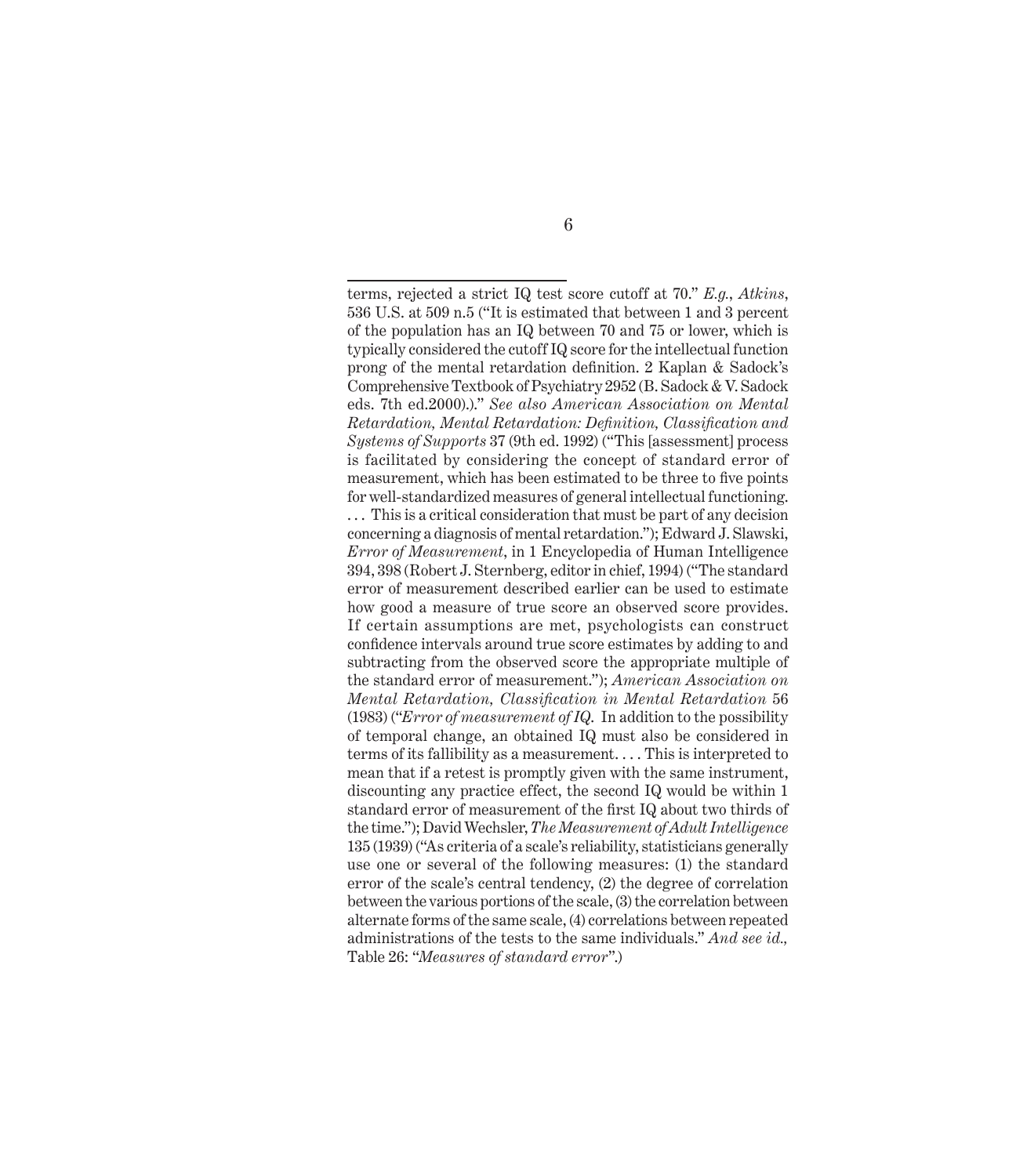*See*, *e.g.*, *American Association on Intellectual & Developmental Disabilities, User's Guide: [to] Mental Retardation: Definition, Classification and Systems of Supports* 12 (10th ed. 2007) ("[T]he assessment of intellectual functioning through the reliance on intelligence tests is fraught with the potential for misuse if consideration is not given to possible errors in measurement.");<sup>8</sup> American Psychological Association, *APA's Guidelines for Test User Qualifications: An Executive Summary*, 56 Am. Psychologist 1099, 1101 (2001) ("[T]est users should understand the standard error of measurement, which presents a numerical estimate of the range of scores consistent with the individual's level of performance.");9 Richard J. Bonnie &

9. *See also American Association on Mental Retardation, Mental Retardation: Definition, Classification, and Systems of Supports* 57 (10th ed. 2002) ("Errors of measurement as well as true changes in performance outcome must be considered in the interpretation of test results. This process is facilitated by considering the concept of standard error of measurement (*SEM*), which has been estimated to be three to five points for well-

<sup>8.</sup> *See also id*. ("[A]n IQ of 70 is most accurately understood not as a precise score, but as a range of confidence with parameters of at least one standard error of measurement . . . or parameters of two standard errors of the mean. . . . This is a critical consideration underlying the appropriate use of intelligence tests and best practices and that must be a part of any decision concerning the diagnosis of mental retardation."); Peggy M. Tobolowsky, Atkins *Aftermath: Identifying Mentally Retarded Offenders and Excluding Them from Execution,* 30 J. Legis. 77, 96 (2003) ("[A]ny state's use of a fixed IQ cutoff score, without reference to standard measurement error and other factors concerning the specific instrument used, risks an inaccurate assessment of the intellectual functioning component of the mental retardation definition.").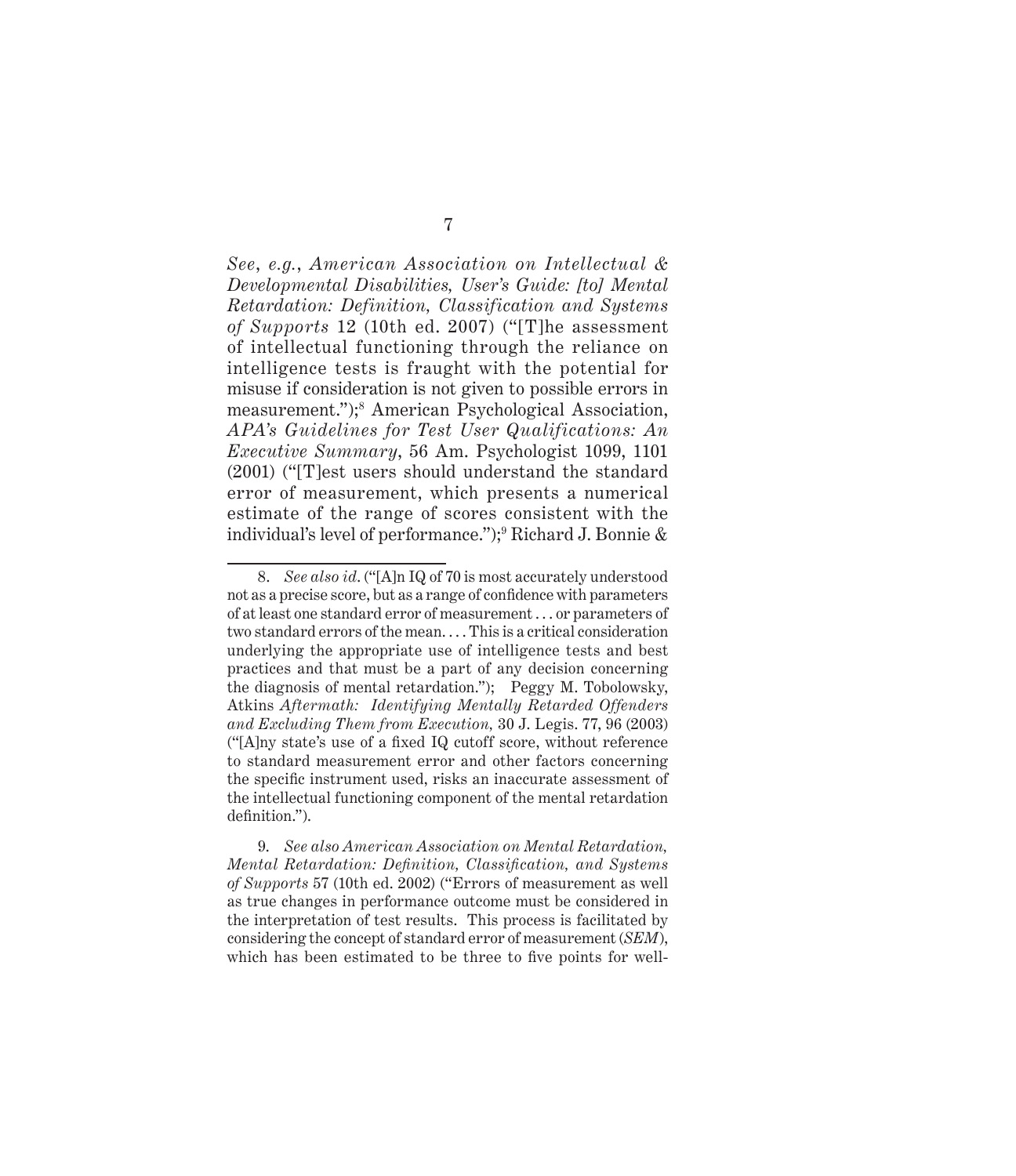Katherine Gustafson, *Implementing* Atkins v. Virginia*: How Legislatures and Courts Can Promote Accurate Assessments and Adjudications of Mental Retardation in Death Penalty Cases*, 41 U. Richmond L. Rev. 811, 836 (2007) ("[T]he SEM must *always* be taken into account when interpreting scores on IQ tests; failing to do so would be a clear departure from accepted professional practice in scoring and interpreting any kind of psychological test, including IQ tests. The importance of the SEM is so well-established in the field that it would be superfluous to direct experts to take it into account in a statute governing *Atkins* evaluations and adjudications, and most state laws say nothing about it.").<sup>10</sup>

It was, indeed, Florida's deviation from the professionally recognized process for an intellectual disability diagnosis that largely underlay the holding in *Hall*: 11

standardized measures of general intellectual functioning. …. This is a critical consideration that must be part of any decision concerning a diagnosis of mental retardation."); *American Psychiatric Association, Diagnostic and Statistical Manual of Mental Disorders* [DSM-IV-TR] 41–42 (4th ed. 2000); *American Psychiatric Association, Diagnostic and Statistical Manual of Mental Disorders* [DSM-III] 36–37 (3d ed. 1980).

<sup>10.</sup> *See also* John H. Blume, Sheri Lynn Johnson & Christopher Seeds*, Of Atkins and Men: Deviations from Clinical Definitions of Mental Retardation in Death Penalty Cases,* 18 Cornell J. L. & Pub. Pol'y 689, 697–98 (2009).

<sup>11.</sup> It was "[a]gainst the backdrop of that clear professional consensus . . . [that] the Supreme Court's decision in *Hall v. Florida* addressed the constitutionality of a Florida rule barring consideration of the SEM in making *Atkins* adjudications." James W. Ellis, Caroline Everington, and Ann M. Delpha, *Evaluating*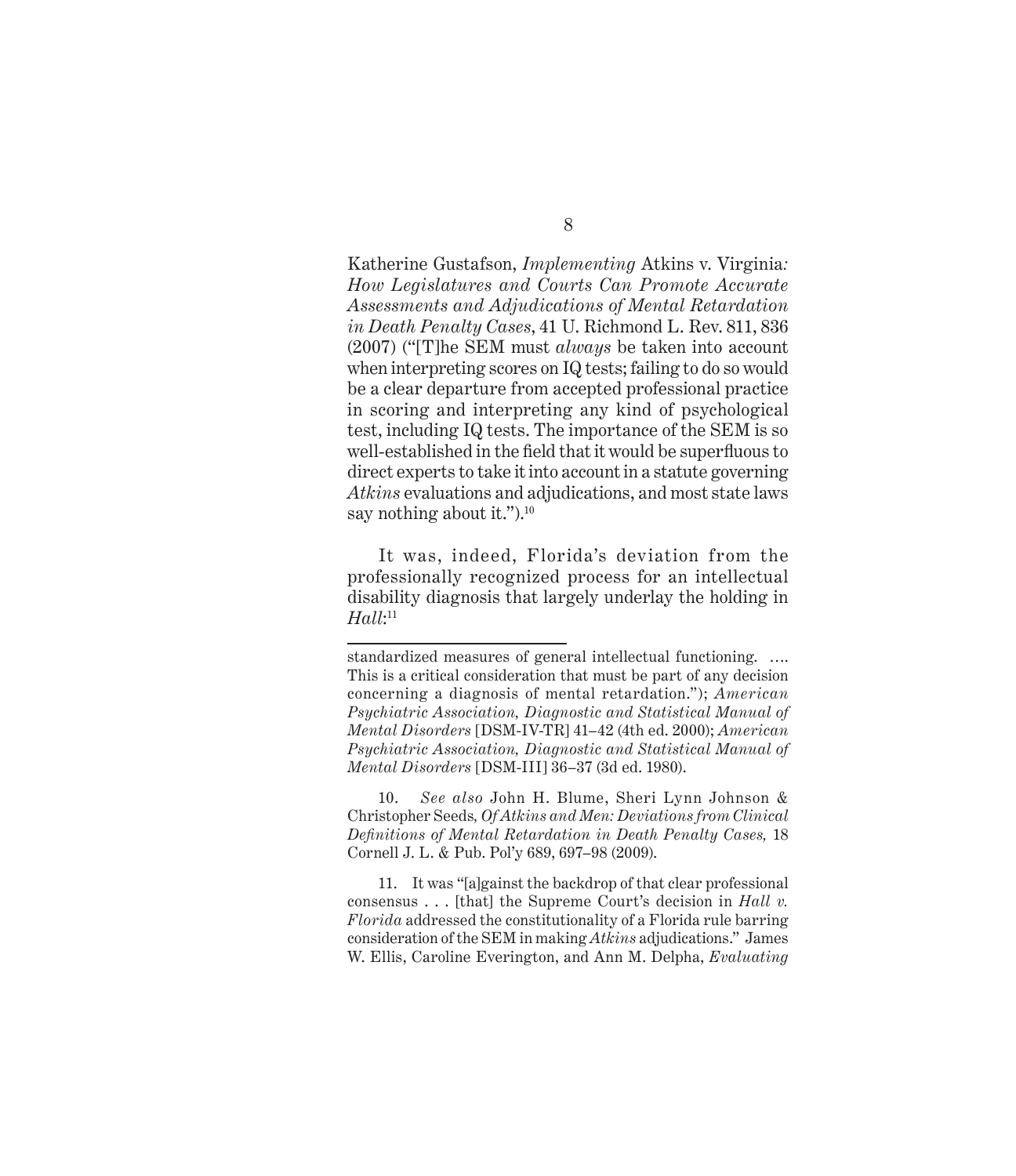Florida's rule disregards established medical practice in two interrelated ways. It takes an IQ score as final and conclusive evidence of a defendant's intellectual capacity, when experts in the field would consider other evidence. It also relies on a purportedly scientific measurement of the defendant's abilities, his IQ score, while refusing to recognize that the score is, on its own terms, imprecise.

The professionals who design, administer, and interpret IQ tests have agreed, *for years now*, that IQ test scores should be read not as a single fixed number but as a range.

*Hall*, 572 U.S. at 712 (emphasis added). *Hall* stated explicitly that "The clinical definitions of intellectual disability, which take into account that IQ scores represent a range, not a fixed number, were a fundamental premise of *Atkins*. And those clinical definitions have long included the SEM."12 Precisely because they were a fundamental

12. 572 U.S. at 720. Unlike the Florida Supreme Court, the clinical community has not reversed this longstanding premise. *See American Association on Intellectual and Developmental Disabilities, Intellectual Disability: Definition, Diagnosis, Classification, and Systems of Supports* 131 (12th ed. 2021) ("[I]n reference to an IQ or an adaptive behavior standard score of 70 that is obtained on an assessment instrument with a *SEM* of 4, *the score of 70 is most accurately understood not as a precise score, but as a range of scores* with parameters of at least two *SEM* units (i.e., score range of 62-78, 95% probability). Reporting the range within which the person's true score falls, rather than only

*Intellectual Disability: Clinical Assessments in* Atkins *Cases,* 46 Hofstra L. Rev. 1305, 1359 (2018).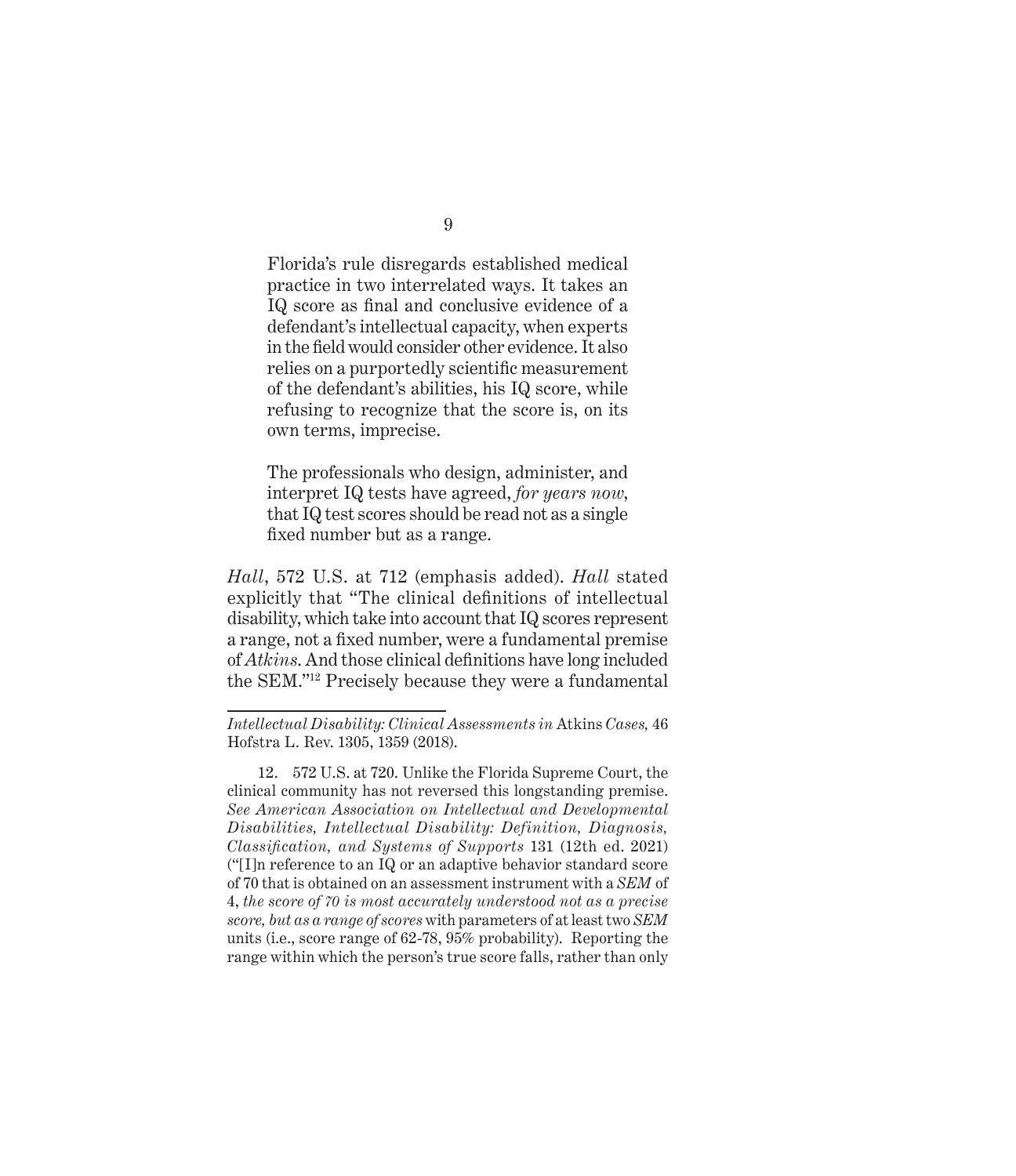premise of *Atkins*, the command of *Hall* that they be respected in conducting *Atkins* evaluations has got to be understood as enforcing a preexisting Eighth Amendment requirement, not creating a new one.

The issue in this case is not only one whose erroneous resolution may have fatal consequences for condemned individuals in Florida; it also potentially affects deathsentenced people in as many as eleven other States.<sup>13</sup> It

13. *See Hall*, 572 U.S. at 714–17, identifying nine States in which it appeared that the standard error of measurement (SEM) might not be taken into account in adjudicating the issue of subaverage intellectual functioning. The *Hall* opinion notes that in most of these States there were no pre-*Hall* appellate decisions authoritatively resolving the SEM question. We know of no reported data bearing directly on the number of cases in which *Atkins* claims were lost on that issue in these nine States, or on the number of cases in which Atkins claims were not raised because postconviction counsel failed to consider the SEM. But it does appear that nationwide 31% of the *Atkins* losses between mid-2002 and the end of 2013 rested solely upon adverse appellate findings on the intellectual-deficits prong of the three-pronged orthodox diagnostic formula, and that 29% of these cases in turn involved average I.Q. scores below 75. And the study which documents these figures mentions at least two such cases—*State v. Elmore*, 2005 WL 2981797 (Ohio App. 2005), and *Cribbs v. State*, 2009 WL 1905454 (Tenn. Crim. App. 2009)—in which the SEM was erroneously disregarded in a State other than the nine identified by *Hall* as treating an I.Q. above 70 as precluding *Atkins* relief. John H. Blume, Sheri Lynn Johnson, Paul Marcus & Emily Paavola*, A Tale of Two (and Possibly Three) Atkins: Intellectual* 

a score, represents both the appropriate use of intellectual and adaptive behavior assessment instruments and best diagnostic practices in the field of ID. Reporting of the 95% confidence interval (i.e., score range) must be a part of any decision concerning the diagnosis of ID.").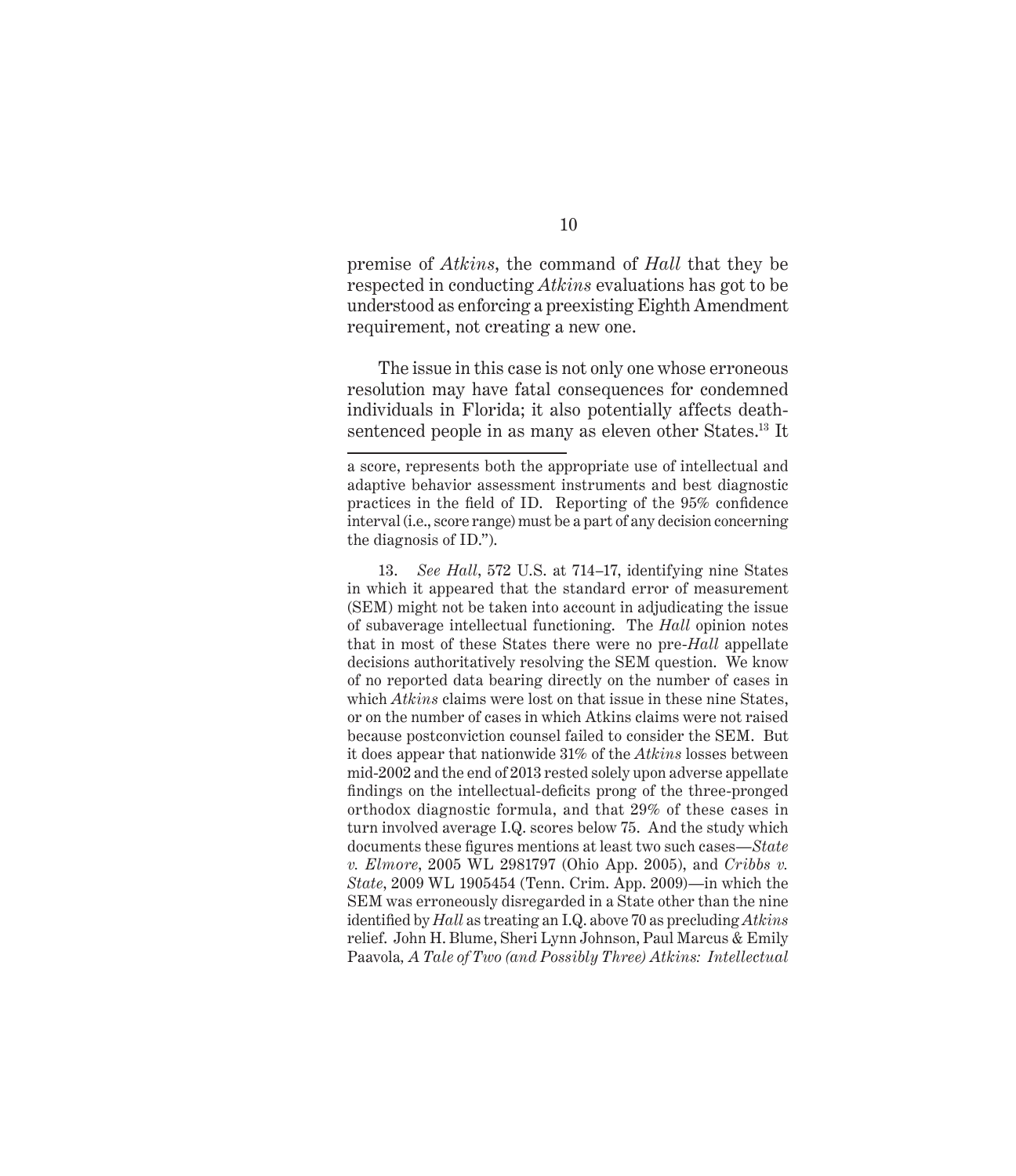is the subject of conflicting lower-court decisions.<sup>14</sup>

*Disability and Capital Punishment Twelve Years after the Supreme Court's Creation of a Categorical Bar*, 23 William & Mary Bill of Rights Journal 393, 400–04 (2014).

14. Compare *In re Henry*, 757 F.3d 1151, 1158-1159 (11th Cir. 2014) ("For the first time in *Hall,* the Supreme Court imposed a new obligation on the states not dictated by *Atkins* because *Hall* restricted the states' previously recognized power to set procedures governing the execution of the intellectually disabled. In addition, Justice Kennedy's *Hall* opinion explained that the basis for its holding stretched beyond *Atkins* alone: '[T]he precedents of this Court "give us essential instruction," . . . but the inquiry must go further. . . . In this Court's independent judgment, the Florida statute, as interpreted by its courts, is unconstitutional.' *Hall* . . . (quoting *Roper v. Simmons* . . . .). Nothing in *Atkins* dictated or compelled the Supreme Court in *Hall* to limit the states' previously recognized power to set an IQ score of 70 as a hard cutoff. This is plainly a new obligation that was never before imposed on the states, under the clear language of *Atkins,* and of *Hall* itself."), *and Kilgore v. Secretary, Florida Department of Corrections*, 805 F.3d 1301, 1313 (11th Cir. 2015)  $("I]n In rel, we we reject the argument that Hall's holding$ limiting the states' previously recognized power to set an IQ score of 70 as a hard cutoff—was 'clearly established' by *Atkins* . . . . [W]e held that *Hall* necessarily established a new rule of constitutional law.") *with Smith v. Sharp*, 935 F.3d 1064, 1084–85 (10th Cir. 2019) ("As in *Strickland*, the Supreme Court in *Atkins* declared 'a rule of general application . . . designed for the specific purpose of evaluating a myriad of factual contexts.' . . . The application of this general rule to *Hall*, *. . . Moore I* . . . and *Moore II* cannot be understood to 'yield[ ] a result so novel that it forges a new rule, one not dictated by precedent' . . . in light of the Court's proclamation in *Hall* that '*Atkins* . . . provide[s] substantial guidance on the definition of intellectual disability  $\dots$  ... The Court's application of *Atkins* more closely resembles, for example, our conclusion that the extension of *Strickland*'s guarantee of effective counsel to the plea-bargaining context merely applied *Strickland* rather than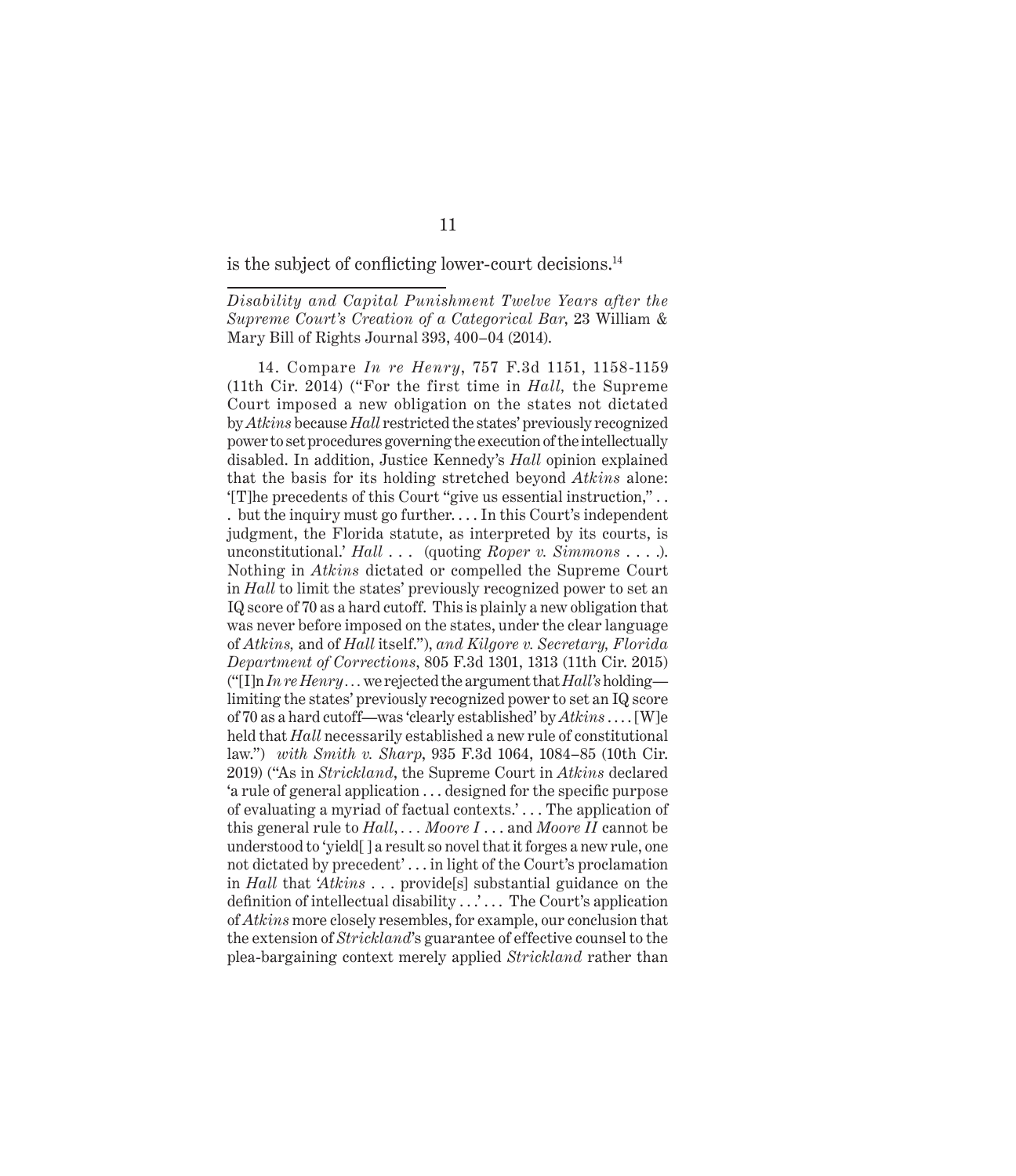A scientifically sound understanding of intellectual disability, including how it is defined and what constitutes a medically proper assessment, is essential in many other contexts. As this Court has acknowledged,

the definition of intellectual disability by skilled professionals has implications far beyond the confines of the death penalty: for it is relevant to education, access to social programs, and medical treatment plans.

*Hall*, 572 U.S. at 710. In these and other settings, "[s]ociety relies upon medical and professional expertise to define and explain how to diagnose" intellectual disability. *Id*. Adherence to that medical consensus should be uniformly applied in all social and policy areas.

created a new rule."); *and see Van Tran v. Colson*, 764 F.3d 594, 612 (6th Cir. 2014) (determining that *Hall* "clarified the minimum *Atkins* standard under the U.S. Constitution . . . . In [*Hall*], the Court confronted directly the question of 'how intellectual disability must be defined in order to implement[] the principles and holding of *Atkins*.'").